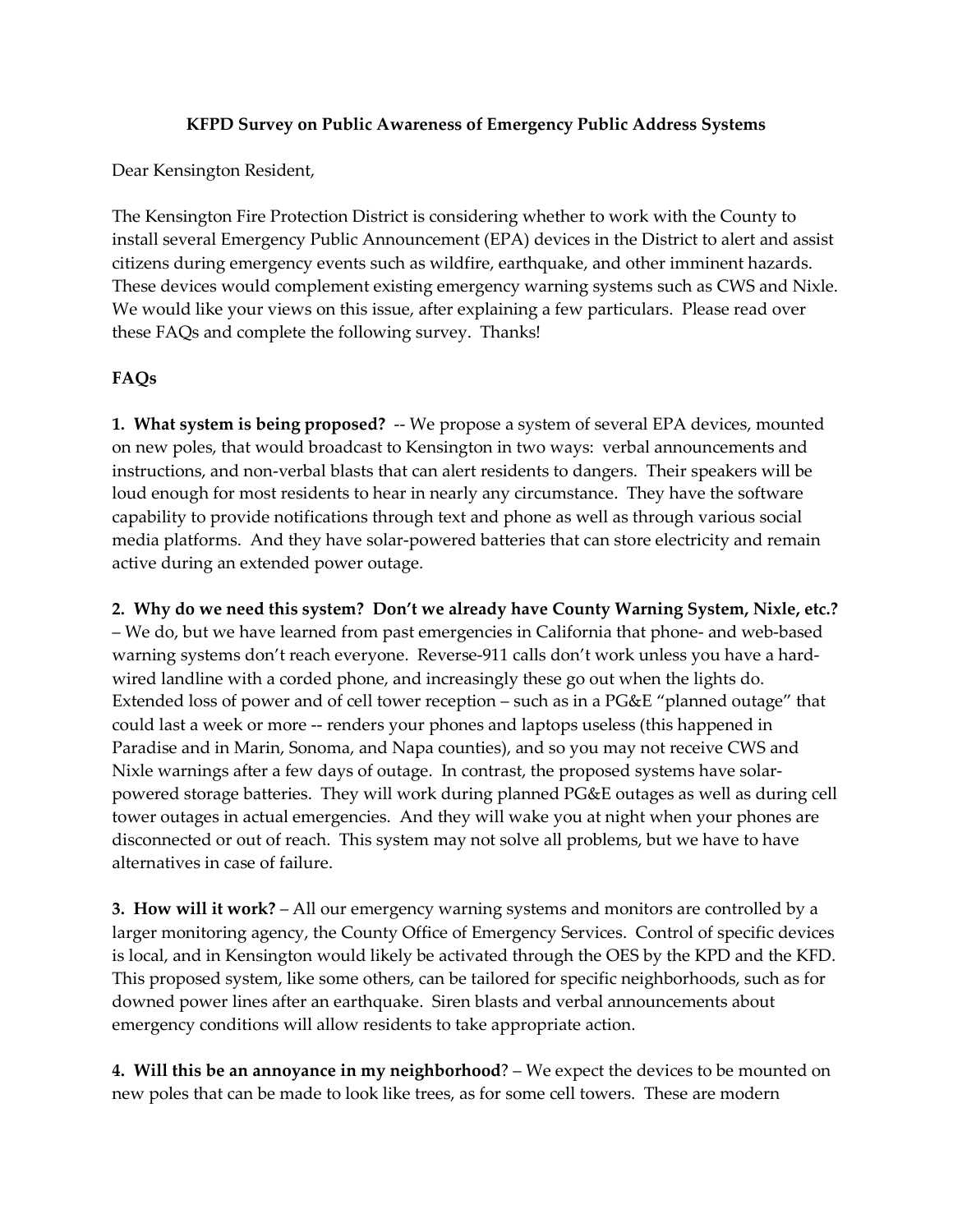devices that are relatively inconspicuous. Tests of the system are mostly internal, but if external they will be brief, infrequent, and at low volumes. No one living near one of these devices will be substantially inconvenienced in any way. And they will be safer in case of emergency.

**5. How will I know what to do if one of these things goes off?** -- The device will issue verbal instructions, but you will also be mailed a chart that tells you what non-verbal sounds mean and how to respond.

**6. I thought we already had sirens**. – No. When you hear a siren it may be from a refinery in Richmond announcing a shelter-in-place warning (usually for their local neighborhoods) because there is a HazMat situation; or it may be from UC Berkeley (noon, first Wednesday of every month) testing their system (which is both voice and siren). The City of Berkeley is purchasing a full EPA system of 15 or more devices, as is the City of Oakland. Mill Valley already has these EPA devices and they are very satisfied with them. The Southern Marin Fire District (everything below Novato to Tiburon) is following suit.

**7. Why can't we just mount bullhorns and sirens on police cars and drive through the neighborhoods?** -- It's been considered in Berkeley and it didn't work. Too few police cars (we have one or two on the roads, tops), too many roads (over 10 miles in Kensington), and not enough time to cover them. And car-mounted devices aren't strong enough to be effective at the scale needed for a civic emergency. Also, police will have other responsibilities.

**8. What will these cost? Will it raise my taxes?** – Costs vary by company and systems, depending in part on features and the number of devices needed. It is not foreseen that a bond to fund this type of system, if approved by the District and County, will be necessary. We are focusing on Federal and State grant programs to help, and we have a professional grant writer for this purpose. The District has made no decision on a specific provider, or even whether to acquire an EPA system. This is why we want your advice. Any such plan would need to be approved by the County, so if residents are clearly in favor, the County would be more likely to approve and cooperate, and we hope to contribute funding.

**GO TO SURVEY**